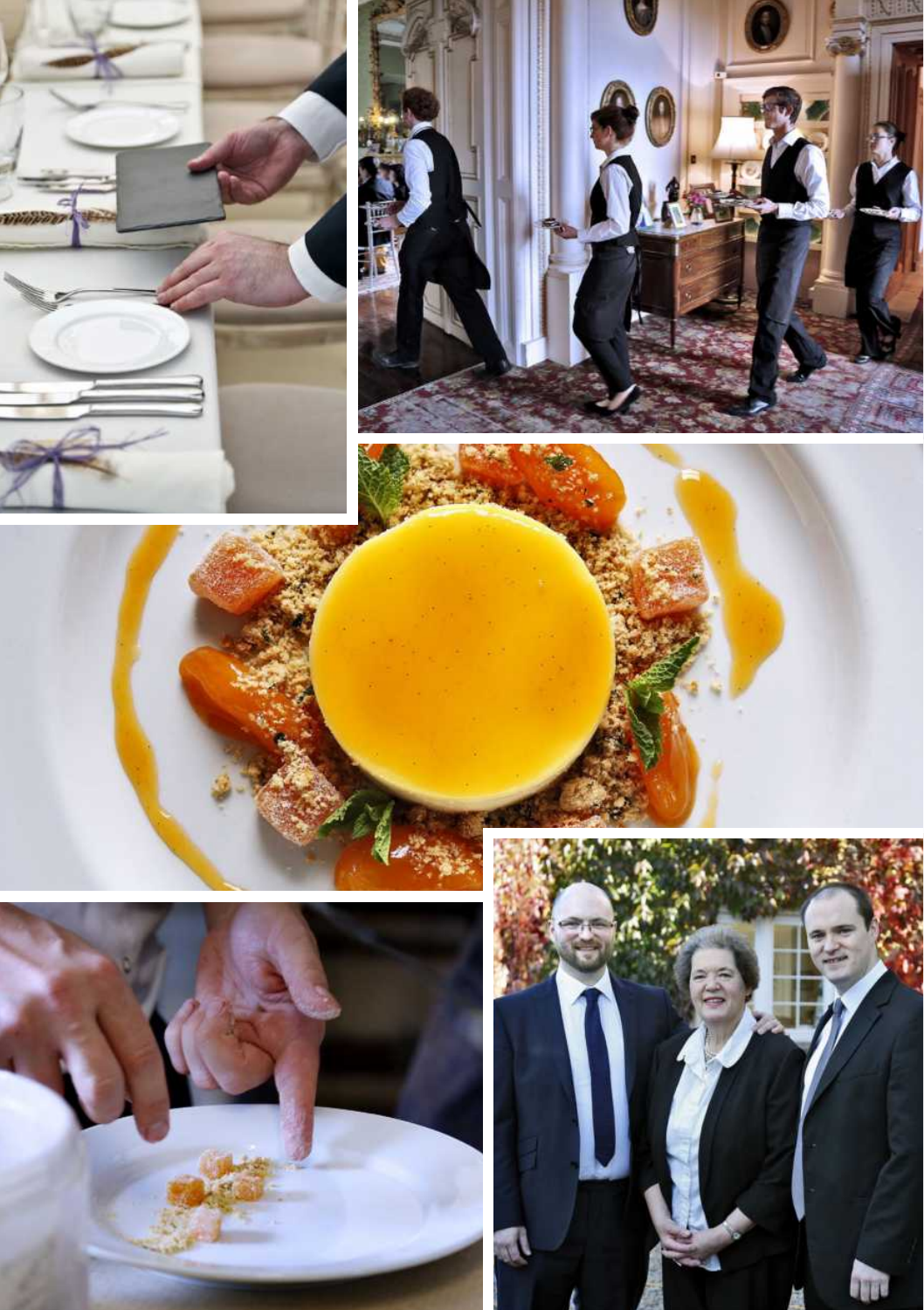

# **About The Orde Food Company**

At The Orde Food Company we have built up an enviable reputation for innovation, reliability and exceptional quality in catering and event management. Set up in 1979 by Gill Orde, the company is now run by her son's Justin (Managing Director) and Christian (Operations Director). We pride ourselves on delivering a bespoke service which embraces the true spirit of party planning and catering allowing you to revel in luxury and enjoy all the fun of the party with the assurance of faultless service.

# **Our Food**

Our menus are developed by our award-winning team of chefs to reflect ongoing trends and availability of quality seasonal produce, as we passionately believe in sourcing our ingredients as locally and ethically as possible.

We have been recognised by a host of industry and national awards for our commitment to catering excellence. We are the Herald Rural Family Business of the Year 2014, CIS Excellence Independent Event Caterer 2016, Best Independent Contract Caterer – Hospitality Awards 2012, Best Caterer Finalist - Scottish Event Awards 2015 and 2016 and Vows Awards finalists 2017.



## **What our customers say:**

*honey (V)*

"Thank you so much to you and all the team! The party achieved its stated objective, in our view, as being the best in East Lothian for many a year!" **Party, 100 guests, East Lothian**. *A* all the team! The party

we have had a number of guests say that it has possibly been the best wedding they have." been to. Everyone liked the different touches, so unique. Thank you for everything your • *Pea tartlet with feta cheese & mint (V) basil and basil vinaigrette (VG/GF)* team did they are definitely worthy of high praise." Wedding, 150 guests, Northumberland. for guests say that it has possibly been the best wedd.

"We had such a wonderful wedding made all the more wonderful by you and your team. • *Smoked salmon parfait, pickled*  • *Buratta, lemon zest, lemon oil, thyme*  Thank you so much for all the effort you put in to make things perfect for us - we seriously appreciate it. The food was fantastic!" **Wedding, 200 guests, Perthshire**. • *Chicken liver parfait, house chutney, smoked bacon, crostini* • *Sweet onion sausage roll, black onion seeds*

"I have to say, you guys were fantastic! You and your team made such a difference to our  $\,$ day, served great food and looked after everyone so well. We have had numerous great • *Parmesan sablé, fennel cream, roasted*  • *Charred Cauliflower, spiced yoghurt,*  comments about yourself and the team." Wedding 80 guests, Scottish Borders.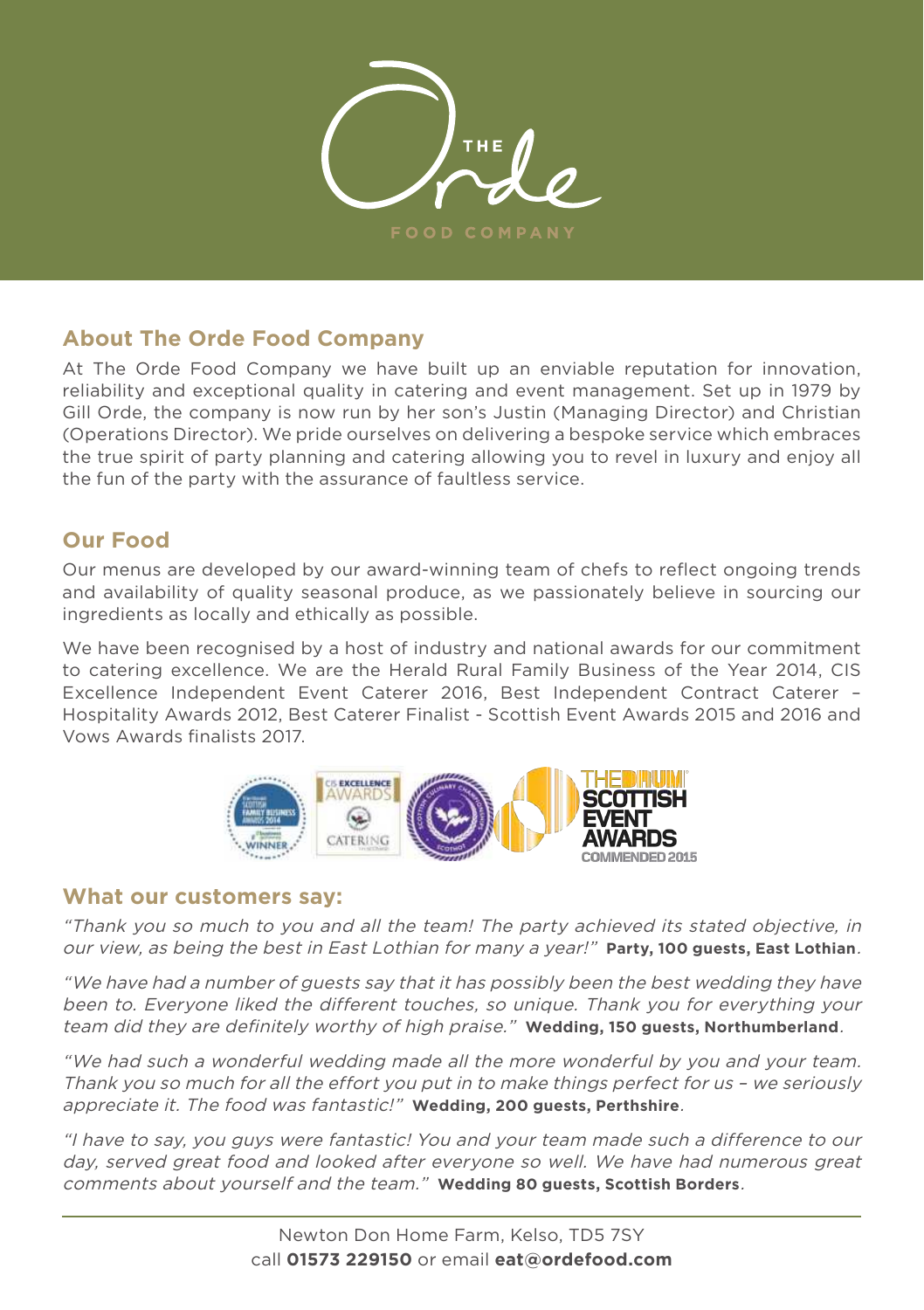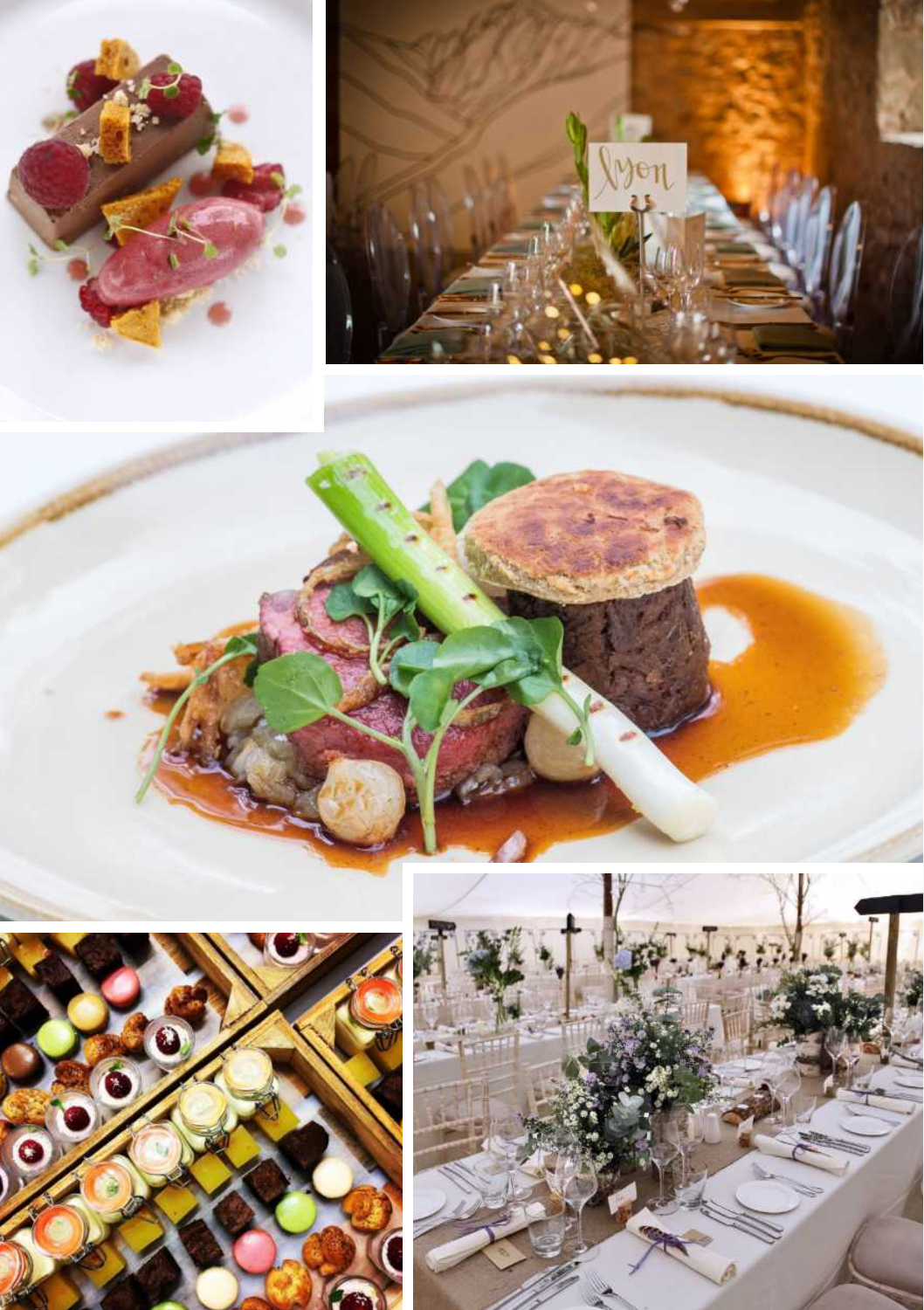

# **Weddings with The Orde Food Company**

At The Orde Food Company, we want to help you create the most magical day of your life.

Whether your wedding or civil partnership is large or small, traditional, retro, rustic or quirky, we want to make sure that it is truly memorable.

We never forget that it's your big day and will work with you to create a truly unique occasion to remember, whatever your style of wedding. From arrival receptions, afternoon teas and sumptuous wedding breakfasts to evening buffets, hog roasts, picnics or late night snacks, your special day will be safe in our hands.

We work with some of the most beautiful venues in Scotland and the North of England so know exactly where to go to create the wedding you've always dreamt about – from romantic winter weddings in majestic Scottish castles complete with candlelit tables and roaring log fires; rustic country weddings in a field or on a hilltop, opulent marquees or a simple celebration at home or another of your favourite places. The food will be fabulous and we can even help you create some unique dishes with a personal twist.

From the moment you contact us we will work with you every step of the way. Firstly, before we provide a quote we provide an in person or video consultation, depending on your location. Then we follow up with a site meeting where all number of fine details can be confirmed. Finally, we host you for a tasting at one of our award winning restaurants or venues. Make sure to book a taxi as our food & wine pairings are a lot of fun. Now, with your big day planned to perfection you and relax into enjoying the most special day of your life.

> Call us on Tel: **01573 229150** or get in touch by email on **eat@ordefood.com**

**We look forward to hearing from you.**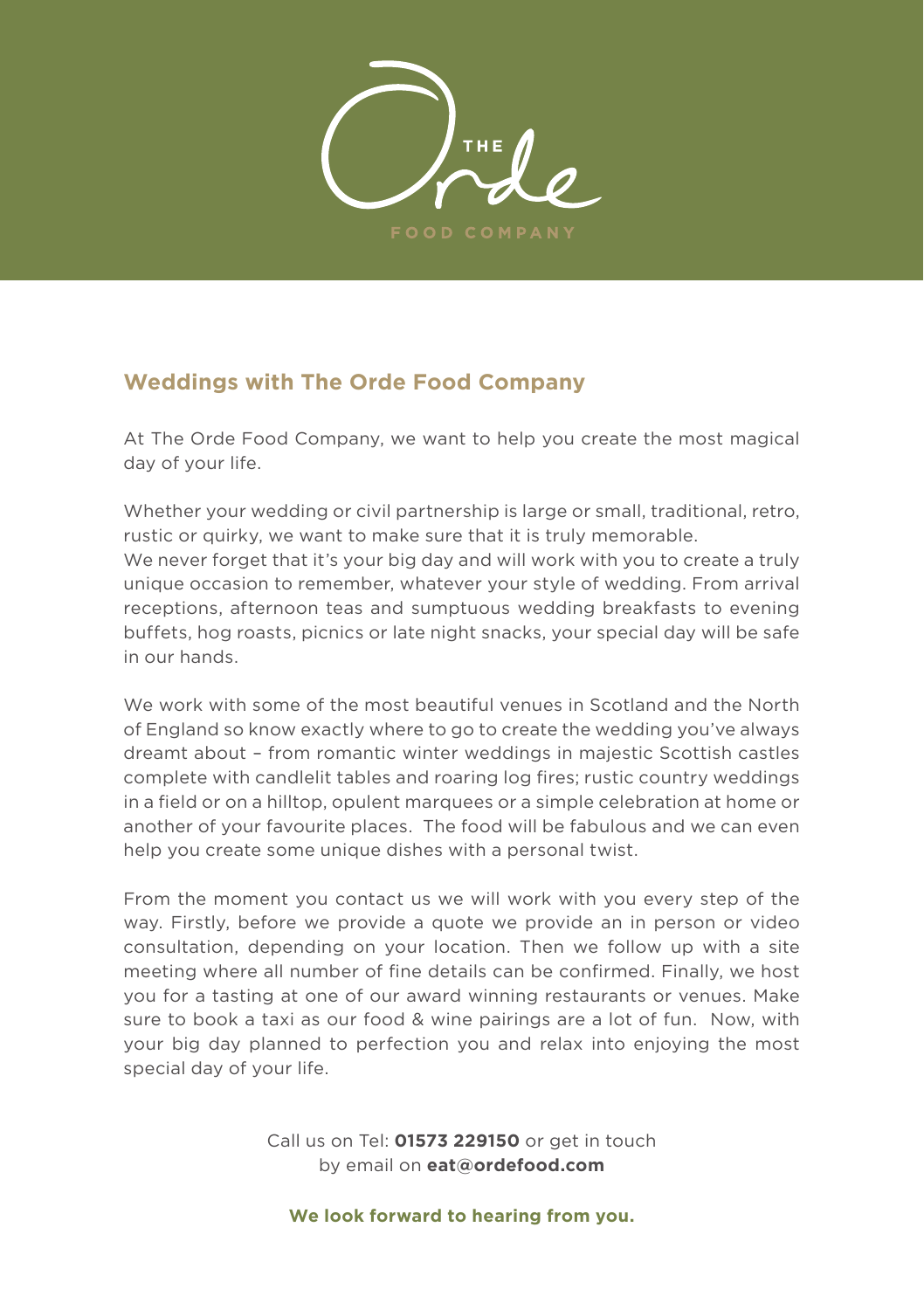

# **Canapé Menu Suggestions**

**Bespoke menus are available upon request**

Set canapé menus (4 per person) - £10\*

# **Spring**

Pea tartlet with feta cheese & mint (V) Cherry tomato with house pesto and basil (VG/GF) Smoked salmon parfait, pickled cucumber, dill, sourdough croûte Chicken liver parfait, house chutney, smoked bacon, crostini

## **Autumn**

Parmesan sablé, fennel cream, roasted sweetcorn, fennel tops (V) Pumpkin & ricotta tartlet with spiced honey (V) Belhaven smoked salmon, sour cream, fresh horseradish, dill blini Haggis bonbon & turnip puree

## **Summer**

Watermelon, heirloom tomato, fresh basil and basil vinaigrette (VG/GF) King prawn, mange tout, coconut, coriander (GF) Buratta, lemon zest, lemon oil, thyme and cracked black pepper crostini (V) Sweet onion sausage roll, black onion seeds

## **Winter**

Charred Cauliflower, spiced yoghurt, mint chutney (V/GF) Aubergine & pinenut fritter, tomato relish, rocket (VG/GF) House cured mackerel, pickled beets, crème fraiche on chive blini Honey & sesame chipolata sausage (GF)

Supplementary canapé options (priced individually\*)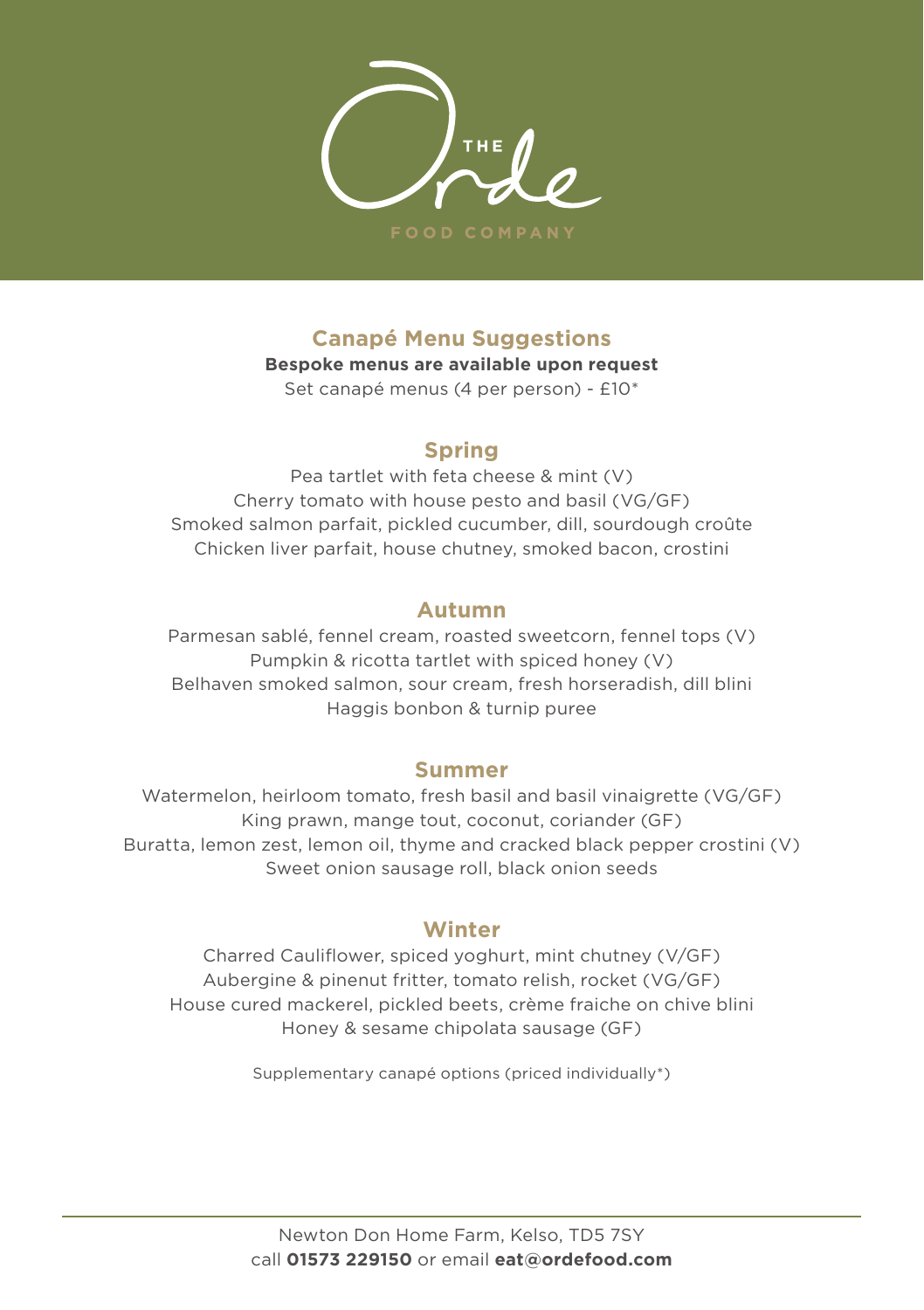

# **Shellfish**

Lindisfarne rock oyster - au naturel (GF) £3 Queen Scallop, bacon, rosemary & lemon (GF) £6 King prawn, mange tout, coconut, coriander (GF) £2.50 Crab cakes, roasted pepper, chive aioli (GF) £4

## **Meat**

Pork belly cubon, apple puree, crackling (GF) £3 Aged Scotch beef fillet & Béarnaise skewers (GF) £6 Seared venison, red onion & chilli jam, sourdough £3 Miniature shepherds pie with brown sauce £4

## **Vegetarian**

Spinach & ricotta spanakopita £3 Iced tomato gaspacho, basil oil, parmesan crisp (GF) £3 Mushroom tartlet with pickled walnuts £2.50 Olive tapenade, sun blush tomato, blue cheese (GF) £2.50

## **Fish**

Smoked haddock & chive tart £3 Sea bass & mango ceviche, coriander (GF) £3 Lemon cured sea trout, grapes, lemon zest (GF) £3.50 House cured salmon, crème fraiche, pumpernickel £3

# **Poultry & Game birds**

Quails eggs & celery salt (GF) £2 Chicken & asparagus terrine (GF) £4 Sherry Partridge & wild mushroom crostini £3 Spiced Pheasant, raita, chickpea fritter (GF) £3

## **Vegan**

Grilled Asparagus Spears (GF) £3 Broad bean & mint bruschettini £2.50 Confit Carrot crostini £2.50 Celeriac & nutmeg croquette £2.50

\*Menu Price includes: Highly experienced event manager, Standard house crockery and cutlery, Staff, both kitchen team and service team and VAT at the current rate.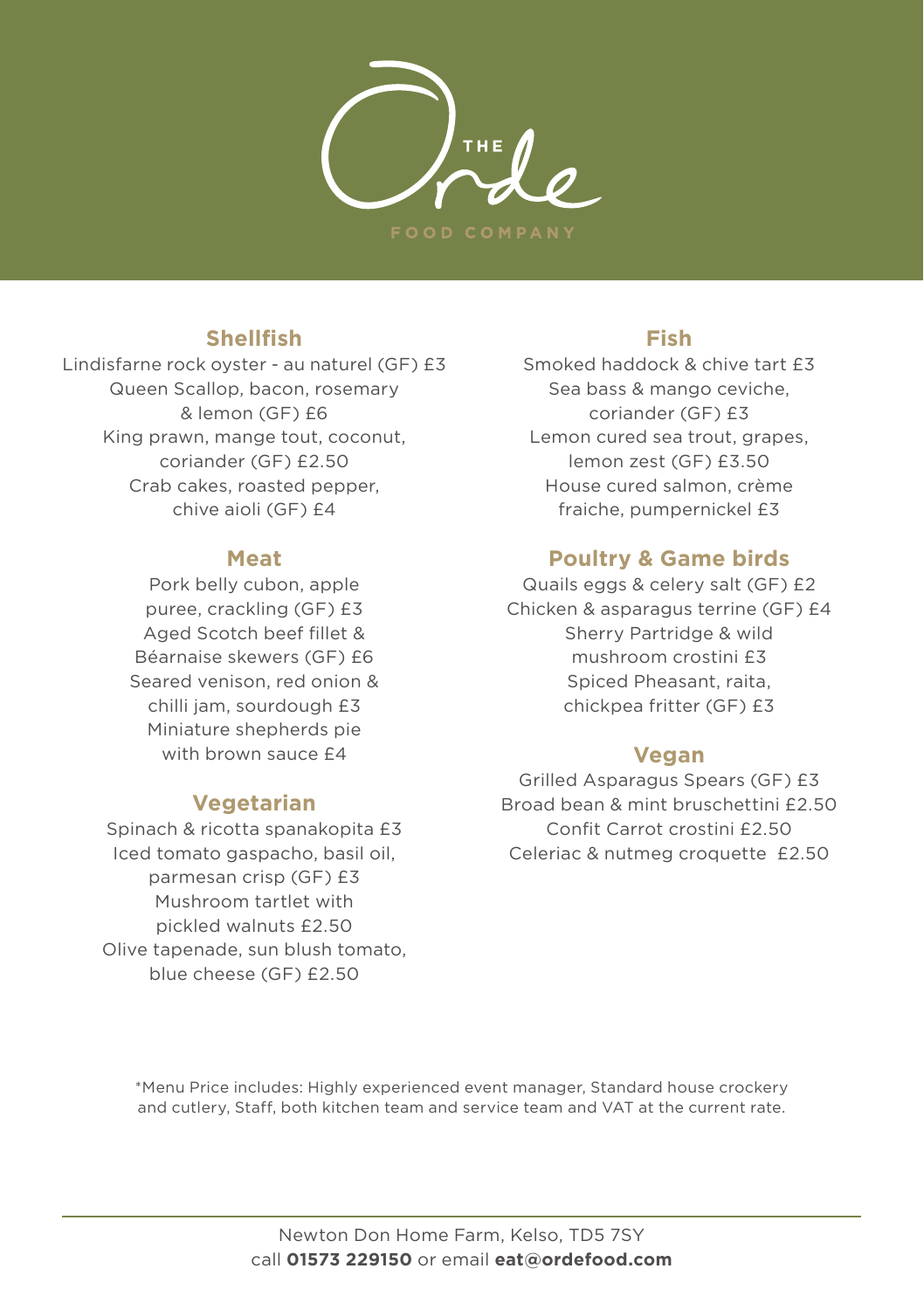

# **Spring / Summer Sample Menus 2020**

**(Bespoke menus are available upon request)**

**Starter**

Belhaven Salmon ceviche, pink peppercorn, dill crème fraîche **Main**

Sirloin of aged Border beef, pomme anna, mushroom purée, carrots, celeriac, trompette mushrooms

### **Dessert**

Lemon & sesame tart, lemon ice cream, sesame sablé, chocolate **2020 – £70.00 | 2021 – £72.00 | 2022 – £75.00**

**Starter**

White & green asparagus, poached hens egg, rapeseed mayonnaise

**Main**

Tweed Valley Lamb rump, smoked aubergine purée, charred baby onions, pine nuts, jus **Dessert**

Banana mousse, salted caramel ice cream, ginger crumb, caramalised banana **2020 – £65.00 | 2021 – £67.00 | 2022 – £70.00**

**Starter**

Chicken & leek terrine, wild garlic mayonnaise, pickled mushrooms

**Main**

North Sea Cod fillet, curried cauliflower, mango purée, potato, coriander **Dessert**

Strawberry & vanilla parfait, honey oat crumble, berry consommé *North Sea Cod fillet, curried cauliflower, mango purée, potato, coriander* Dessert **2020 – £57.00 | 2021 – £59.00 | 2022 – £62.00** *Strawberry & vanilla parfait, honey oat crumble, berry consommé*



Menu Price includes: Highly experienced event manager. Set up of the venue including tables, Menu Price includes: Highly experienced event manager favours, ceremony (Provided Orde supply all linen). Standard house crockery, glassware and cutlery Staff, both kitchen team and service team and VAT at the current rate. Staff, both kitchen team and service team and VAT at the current rate

> Newton Don Home Farm, Kelso, TD5 7SY call 01573 229150 or email eat@ordefood.com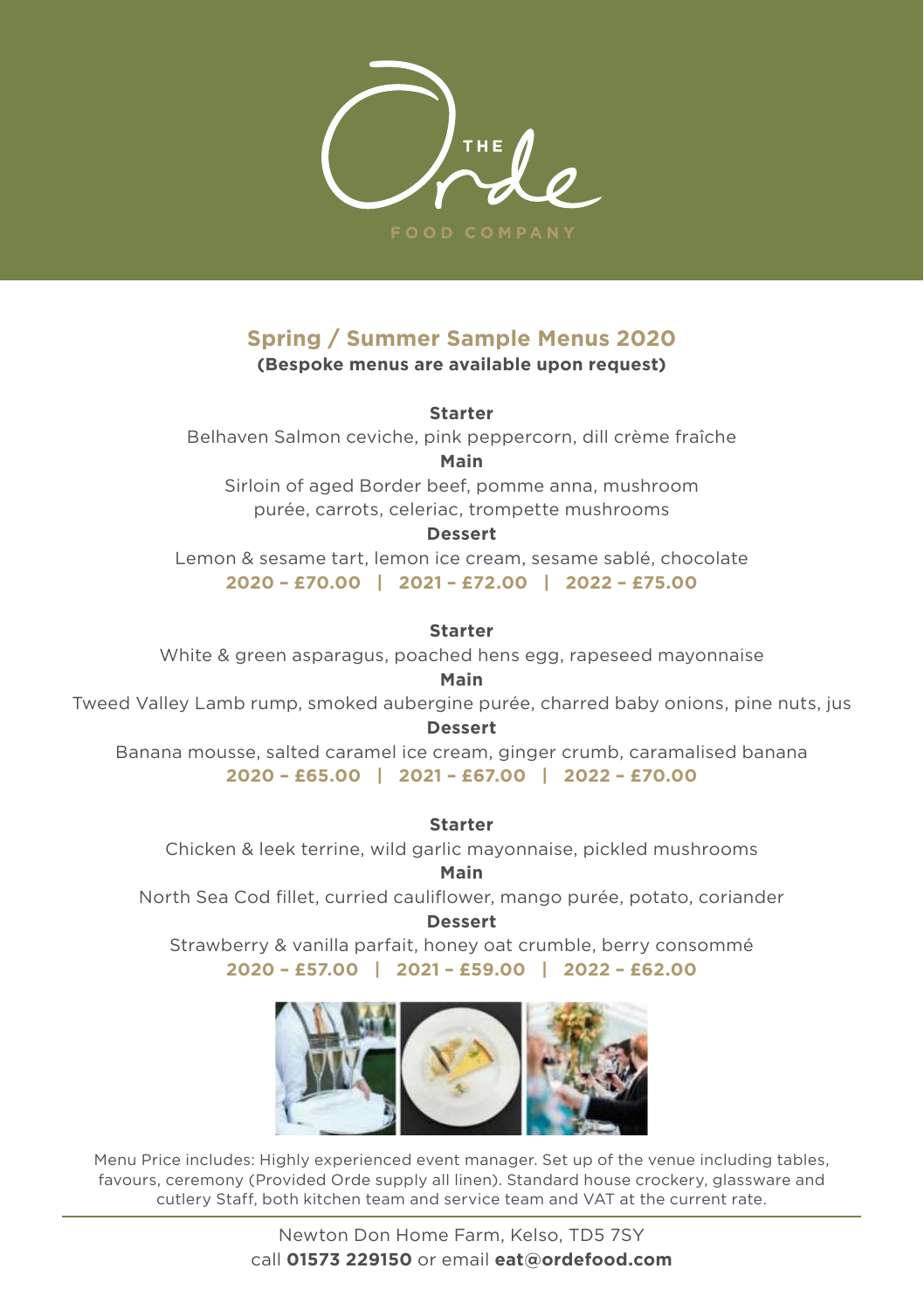

# **Autumn / Winter Sample Menus 2020**

**(Bespoke menus are available upon request)**

**Starter**

Beetroot cured salmon tartare, horseradish cream, heritage beetroot

**Main**

Venison loin, pithivier, potato rosti, roasted carrots & parsnips, kale, bramble jus

**Dessert**

Pear, apple & caramel tart, Crème Anglaise, apple crisp **2020 – £70.00 | 2021 – £72.00 | 2022 – £75.00**

**Starter**

Mackerel pate, pickled cucumber, fennel jelly, toasted croûte

**Main**

Lamb loin, Parmesan risotto, roasted shallots, spinach, wild mushrooms, black olive crumb

**Dessert**

Spiced pumpkin pie, maple syrup parfait, toasted pecans **2020 – £65.00 | 2021 – £67.00 | 2022 – £70.00**

**Starter**

Pumpkin velouté, crispy chicken wing, almond crumb, cavalo nero crisp

**Main**

Braised featherblade of Border Beef, cavolo nero, roasted pumpkin, mashed potatoes, artichoke

**Dessert** 

Vanilla pannacotta, bramble jelly, berries, mint Main *Braised featherblade of Border Beef, cavolo nero, roasted pumpkin, mashed potatoes, artichoke* **2020 – £57.00 | 2021 – £59.00 | 2022 – £62.00** Dessert *Vanilla pannacotta, bramble jelly, berries, mint*



Menu Price includes: Highly experienced event manager. Set up of the venue including tables, favours, ce morader majing experienced event managemedia by entire morading cables,<br>ceremony (Provided Orde supply all linen). Standard house crockery, glassware and cutlery Staff, both kitchen team and service team and VAT at the current rate.

> Newton Don Home Farm, Kelso, TD5 7SY call **01573 229150** or email **eat@ordefood.com Sharing Menus (Bespoke menus are available upon request)**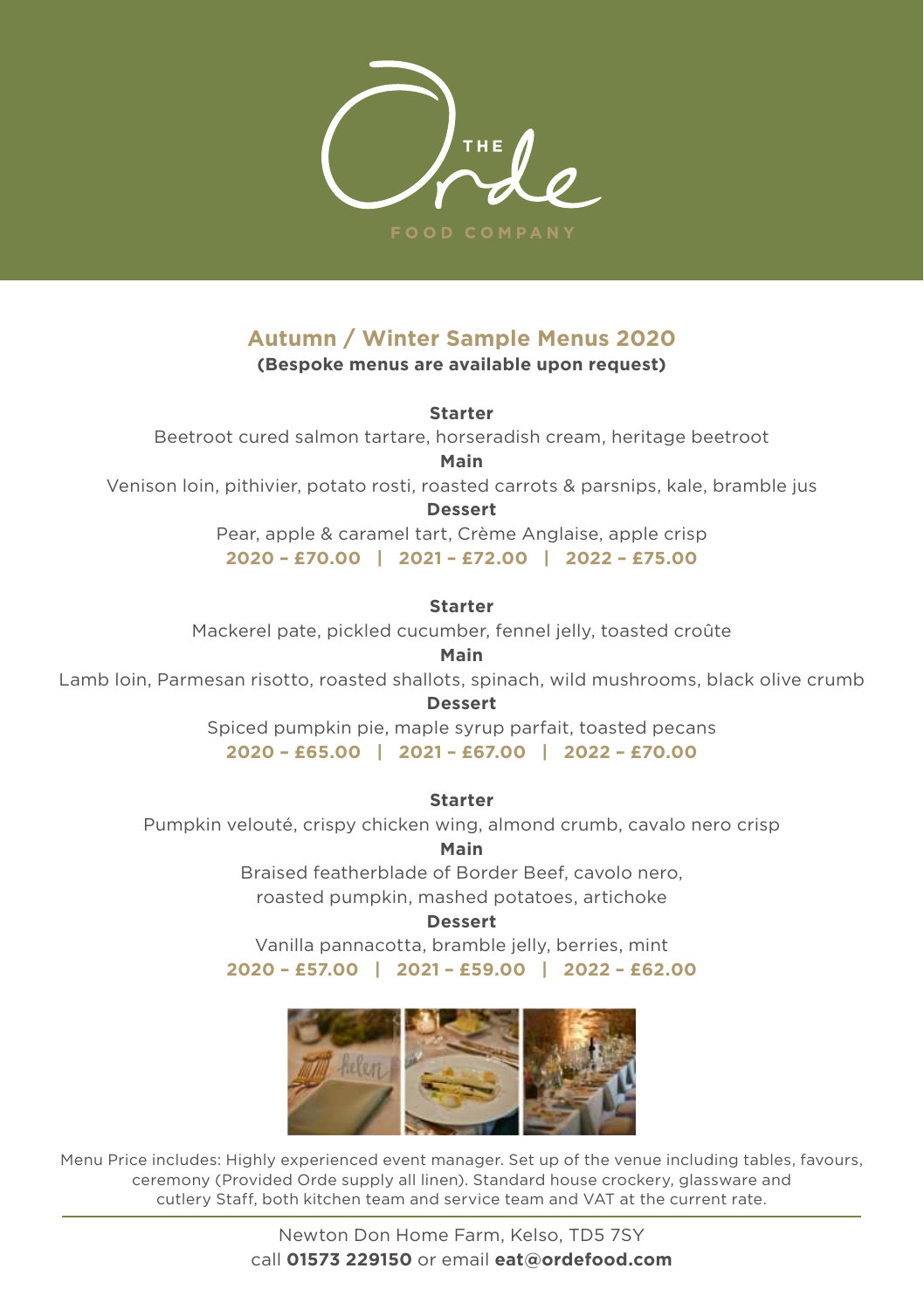

# **Sharing Menus**

### **(Bespoke menus are available upon request)**

## **Starters, served as sharing platters**

Hot and cold smoked salmon, king prawns, dressed crab, trout pate, served with home baked granary bread, mayonnaise and lemon wedges (£4 supplement)

- A selection of anti-pasti including salamis, grilled vegetables, feta, sundried tomatoes, olives served with home baked focaccia
	- A selection of homemade terrines & patés served with lightly pickled vegetables and home baked granary bread

A selection of fresh vegetable crudités served with stuffed mushrooms, heirloom tomatoes and our own homemade humus and flat breads

## **Mains served family style**

Roasted sirloin of Shaw's Scotch beef served with garlic & rosemary roasted new potatoes with a selection of salads or vegetables (£6 supplement)

Roast butterfly leg of Shaw's Border lamb with Honey, chilli & soy glaze served with garlic & rosemary roasted new potatoes with a selection of salads or vegetables (£3 supplement)

Porchetta – Italian, crispy skinned, rolled pork belly, Dauphinoise potatoes, braised red cabbage and green beans with red wine gravy

Orde's chicken & leek pie served with mashed potato, red cabbage & green beans

Beef bourguignon with Dauphinoise potatoes, braised red cabbage and green beans

Orde's luxury fish pie served with buttered new potatoes, green beans and carrot & leek ragout

### **Desserts**

Mini dessert sharing platters Lemon posset, brownie, macaroons, salted caramel choux, raspberry mousse, pineapple & chilli Jelly

Freshly brewed coffee and tea selection with chocolate mints (£2.50 supplement)

## **3 courses price per person 2020 – £55.00 | 2021 – £57.00 | 2022 – £60.00**

Menu Price includes: Highly experienced event manager. Set up of the venue including tables, favours, ceremony (Provided Orde supply all linen). Standard house crockery, glassware and cutleryStaff, both kitchen team and service team and VAT at the current rate.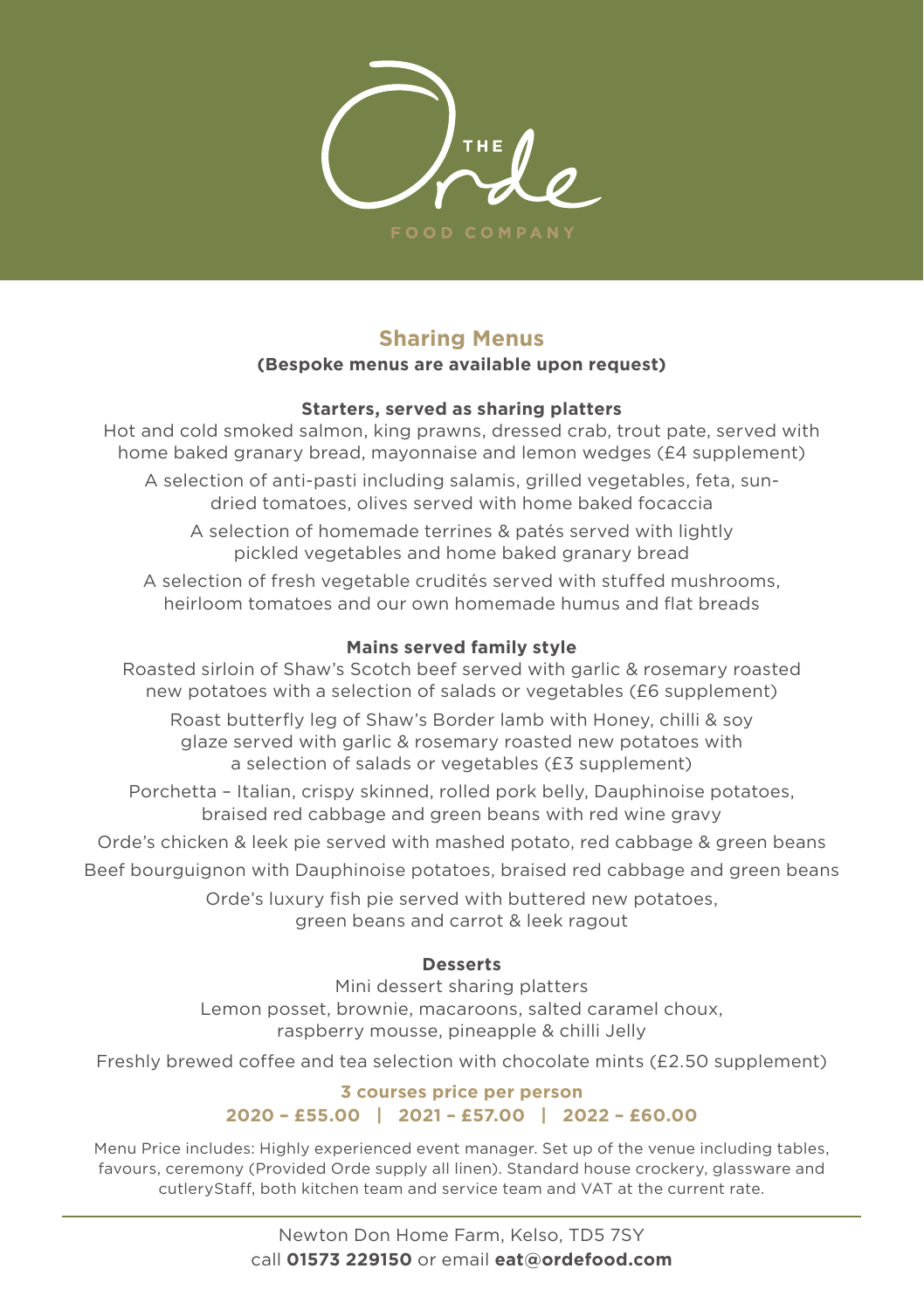

# **Rustic Food Stations**

### **(Bespoke menus are available upon request)**

## **Fish & Sea Food**

Dressed cold poached Eyemouth lobster with homemade mayonnaise (£22 per person) Mango, chilli & king prawn salad (£9 per person) Dressed Eyemouth Crab shots with chilli & lime (£5 per person) Whole Lemon & Dill Poached Salmon (£7 per person)

## **Charcuterie & Cold Cuts**

Orde's Demerara and orange glazed ham (£6 per person) Fillet of Scotch beef Carpaccio with Cipriani dressing (£20 per person) Orde's Porccetta (£10 per person) Cold roast sirloin of border Beef (£12 per person) Tarragon & avocado chicken (£6.5 per person)

## **Hot Fork & Carvery**

Whole roasted lamb leg or shoulder carvery with mint sauce (£12.50 per person) Warm roast beef sirloin carvery with fresh horseradish (£15 per person) Whole pork belly carvery with crackling and applesauce (£9 per person) Orde's Chicken & Leek Pie (£9 per person)

**Salads & vegetables station £12 per person** Select up to five dishes Baby gem, rocket & crouton salad • Fattoush • Heirloom tomato salad • Fried butterbean, sorrel, feta & sumac salad • Green beans salad with hazelnuts & orange dressing • Hopping Jon' salad • Fennel & cucumber salad • Pea, mint, feta & courgette salad • Blue cheese, maple glazed walnuts & red cabbage salad • Beetroot, fennel, puy lentils, goat's cheese salad • Sweet Potato crispy bacon & Parmesan • Dill, cornichon, caper & olive oil dressed new potatoes • Grain mustard & spring onion dressed new potatoes Home baked banquet roll & butter (£2.50) • Home baked Focaccia (£2.00)

## **Mini Dessert Station - £2 each per person**

Orde's cranachan, chocolate gateaux, raspberry & hazelnut roulade, summer berry pavlova, Lemon tart, Lemon Posset, Brownie, Macaroons, Salted Caramel Choux, Raspberry Mousse, Pineapple & chilli Jelly Cheese Board £8.50 per person Freshly brewed coffee and tea selection with chocolate mints (£2.50 supplement) Price £42.50 per person (Approximately)

Menu Price includes: Highly experienced event manager. Set up of the venue including tables, favours, ceremony (Provided Orde supply all linen). Standard house crockery, glassware and cutleryStaff, both kitchen team and service team and VAT at the current rate.

> Newton Don Home Farm, Kelso, TD5 7SY call **01573 229150** or email **eat@ordefood.com**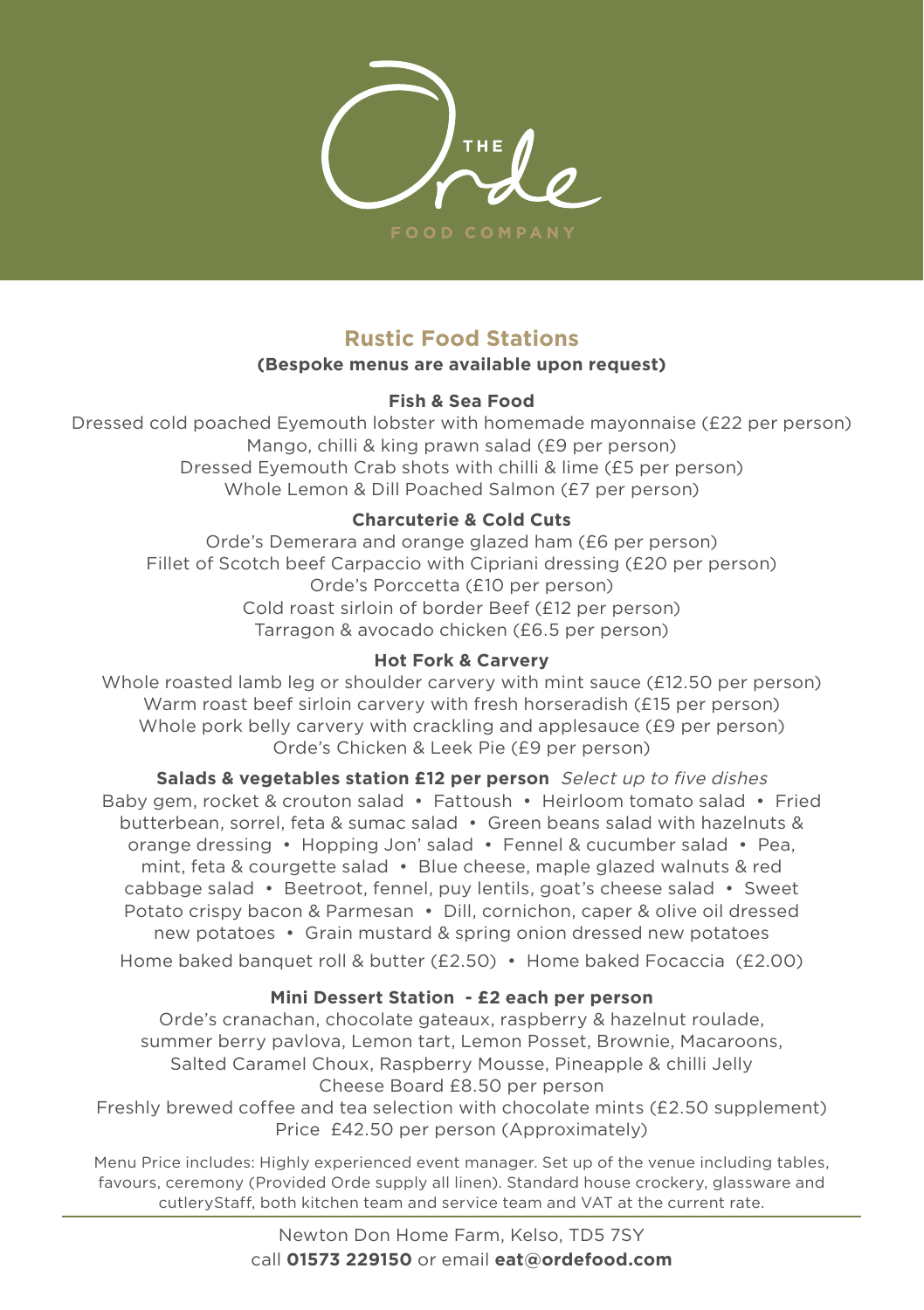

# **Late Night Buffet**

Tuck Shop Feast - A selection of family favorite's and old fashioned tuck shop sweets served in jars and bowls, £7.00 per person.

Glorious Cheese Board - An array of cheeses from the Scottish Borders, oat cakes, biscuits Glorious Cheese Board - An array of cheeses from the Scottish Borders, oat cakes, biscuits and fruits, and fruits, £10.50 per person.

Haggis, Neeps & Tatties - Shaws haggis with bashet neeps and champit tatties, can also be served with vegetarian haggis though this is not regaled in the same manner as the "Chieftain o' the puddin' race" £8.50 per person.

Mexican Stand Off - One of our street food favourites, a buffet of mini nacho platters, fresh soft corn tortillas, chipotle chicken, refried beans, chilli con carne and fresh cooling salads and sauces, £10.50 per person.

Asian Explosion - Bowls of freshly stir fried noodles and deliciously marinated chicken, prawns or tofu served with an array of sauces and condiments; celebrating Thai, Vietnamese and Japanese styles of cooking, £9.50 per person.

Beefy BBQ - Little can be quite as satisfying as a flame grilled cheese burger with all the trimmings unless you are a true carnivore and BBQ Beef Short ribs with chimicurri or salsa verde takes your fancy instead? Try either for £9.50 per person.

Classic Pulled Pork, Bacon or Sausage Roll - Satisfying, familiar and mouthwatering. The **Special Diets** enduring favourite snack of many a late night reveler is the humble hog roast, bacon or sausage roll with Apple, red or brown sauce, £8.50 per person. available, for up to 10% of the expected number of guests, excluding those who have advised in advance.

# **Special Diets**

Please be assured that all special dietary requirements can be catered for and kindly advise in advance to enable our Head Chef to prepare accordingly. As a standard, there will be a vegetarian alternative available, for up to 10% of the expected number of guests, excluding those who have advised in advance.

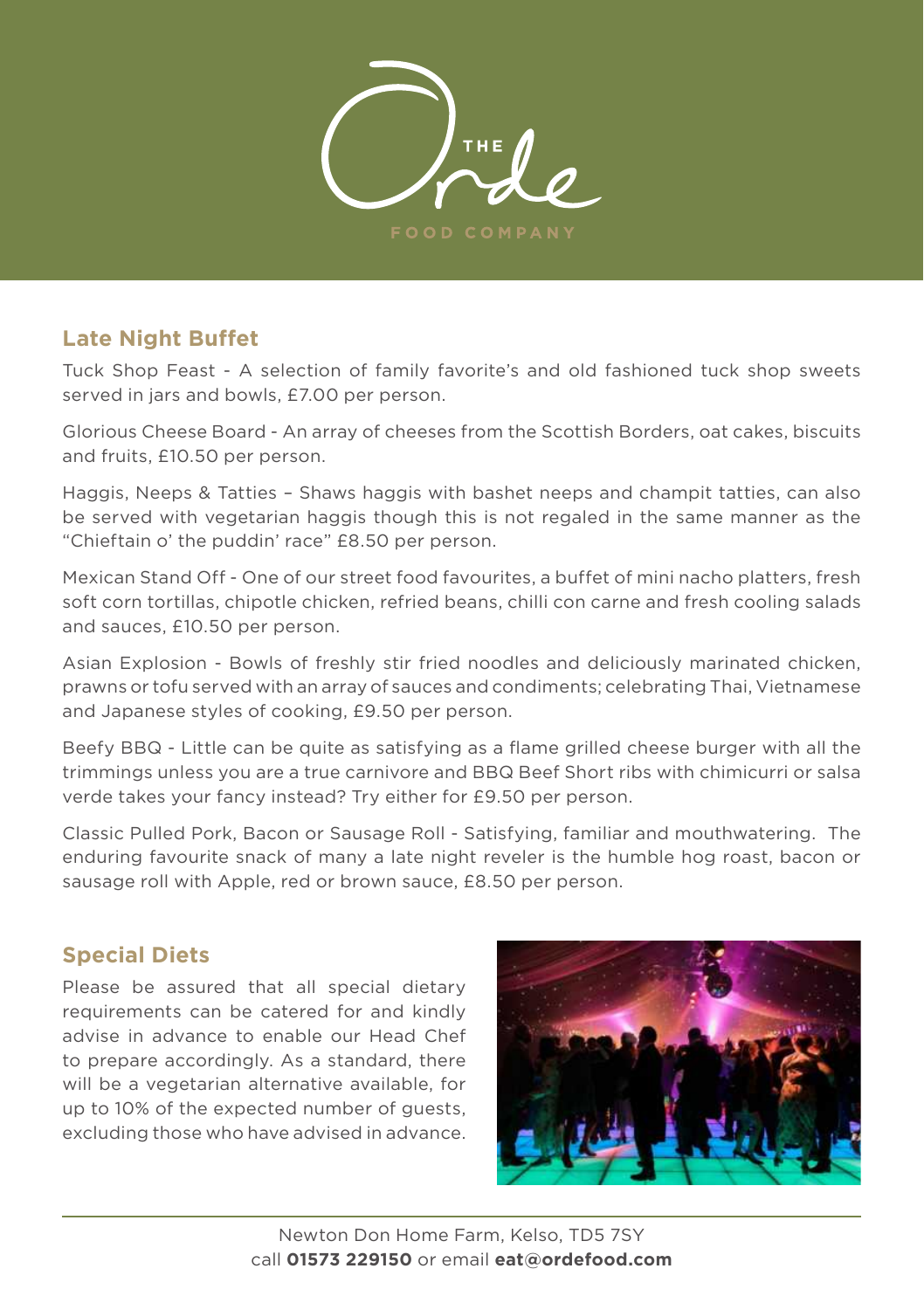

# **Drinks Information**

### **Reception Drinks Sample Prices**

House Prossecco by the glass £5 & £18.50 by the bottle Soft Drinks – Elderflower spritzer £4.50 inc VAT per jug Jugs of iced water - FOC

## **Dinner Drinks Sample Prices**

House White Wine by the glass £4 & £16 by the bottle Jugs of iced water – FOC

## **Toast Beverage Estimate**

House Champagne by the glass £9 (Elderflower Spritzer for soft option) HOSTED BAR OPTIONS AVAILABLE UPON REQUEST FOR EXAMPLE:

## **Suggested Cocktail Options:**

Wedding Belle (Gin, Dubonnet, Cherry Brandy, OJ, Ice) £5.50 Flying Scotsman (Whisky, Vermouth, Bitters, Syrup, Ice) £5.00 Vintage Champagne Coupes & Martini Glasses - £2 each Kindly refer to The Orde Food Company drinks list, and these costs include: Service of all beverages, glassware, delivery and chilling of drinks, continual service throughout reception and wedding breakfast, disposal of empty bottles.

## **Corkage policy:**

Reception and meal - a service fee of £5 per person charge will be applied which will include glass hire and staffing costs.

Evening and bar - a service fee of £4.50 per person charge will be applied which will include glass hire and staffing costs.

Should specific cocktails or glassware be required, this can be sourced and supplied, along with highly trained cocktail bar staff, at an additional charge.

# **Soft Drinks**

The Orde Food Company would be delighted to provide the following soft drinks Strathmore still and sparkling mineral water £3 per litre bottle Jugs for tap water £1 per jug Elderflower Spritzer £4.50 per jug Ginger ale, apple juice and mint £4.50 per jug Fully stocked bar (hosted or cash)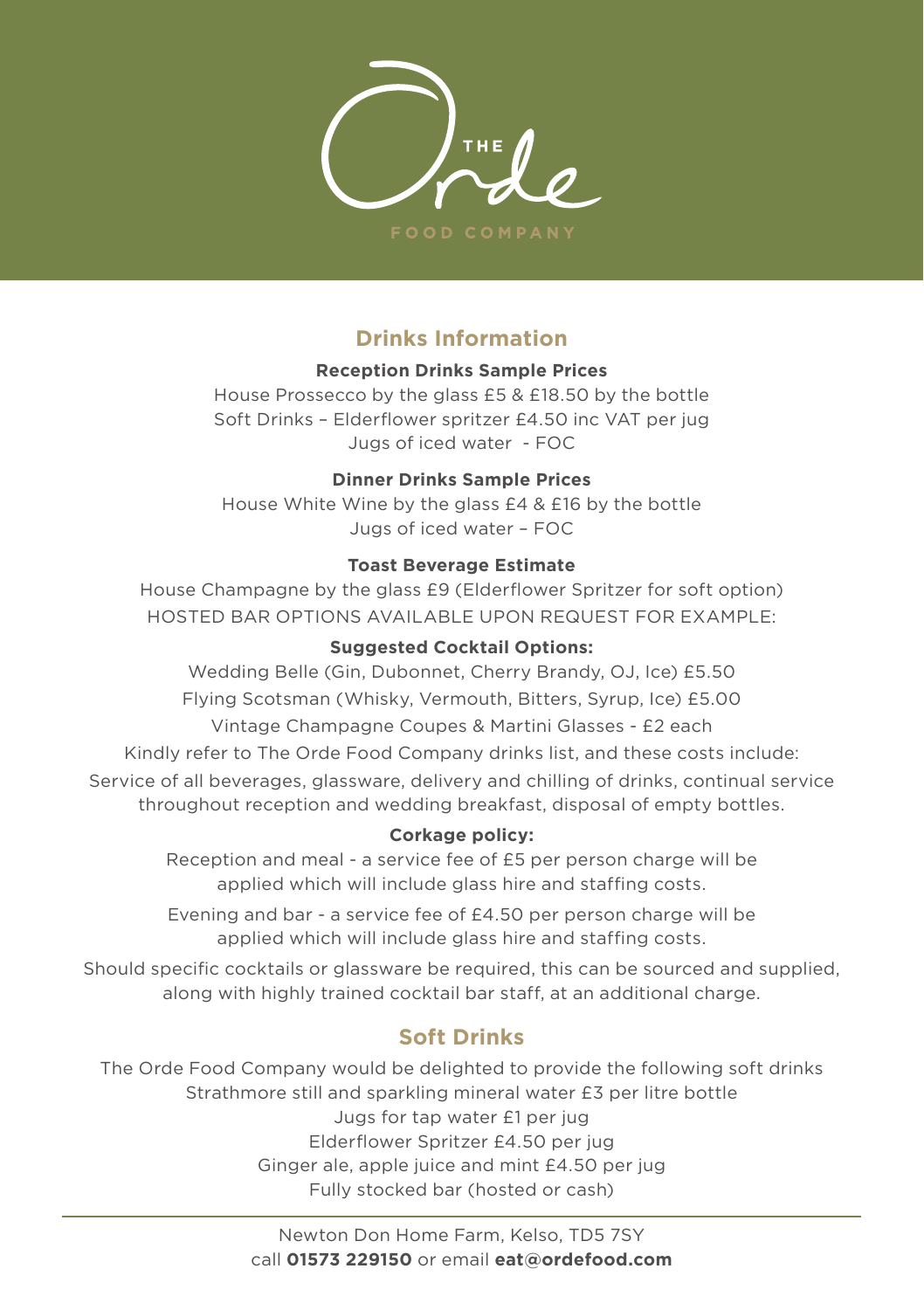

#### **Our Suppliers** and availability. In order to deliver excellent quality food we work with the best local suppliers, taking into account the season and availability.

**Our Suppliers**

In order to deliver excellent quality food we work with the best local suppliers, taking into account the season and availability. supplies the quality we expect in  $\mathbb{R}^n$  we expect in both taste and provenance. This however,  $\mathbb{R}^n$ 

Having been established since 1979, we have long standing relationships with our suppliers, they know the quality we expect in both taste and provenance. This however does not prevent us from working with the newer suppliers thus enabling us to keep in touch with market trends and tastes.



**D.R. Collins** Fishmongers, Eyemouth, Scottish Borders

**Shaws Fine Meats** Butchers, Lauder, Scottish Borders

**Peelham Farm – Finance Meats & Characteries & Characteries & Characteries & Characteries & Characteries & Characteries & Characteries & Characteries & Characteries & Characteries & Characteries & Characteries & Characteri • Feemam Farm<br>Fine Meats & Charcuterie, Lauder, Scottish Borders** Fire Picats & Charcuteric, Lauder, • Hardiesmill Farm - Fine Meats & Charcuterie, Kelso, Scottish Borders • Border Berries – Soft Fruits, Kelso, Scottish Borders

**Hardiesmill Farm** Fine Meats & Charcuterie, Kelso, Scottish Borders • Overlangshaw Dairy – Ice Creams & Sorbets, Galashiels, Scottish Borders Fire Pieats & Charcuterie, Keiso, Scottis

e **Border Berries** Soft Fruits, Kelso, Scottish Borders

**Overlangshaw Dairy** Ice Creams & Sorbets, Galashiels, Scottish Borders

> **Hunter's Bakery**  Breads & Pies, Hawick, Scottish Borders

**Doddington Dairy**  Cheeses, Wooler, Northumberland

**James Wellocks & Sons**  Grocers, Lancaster, Lancashire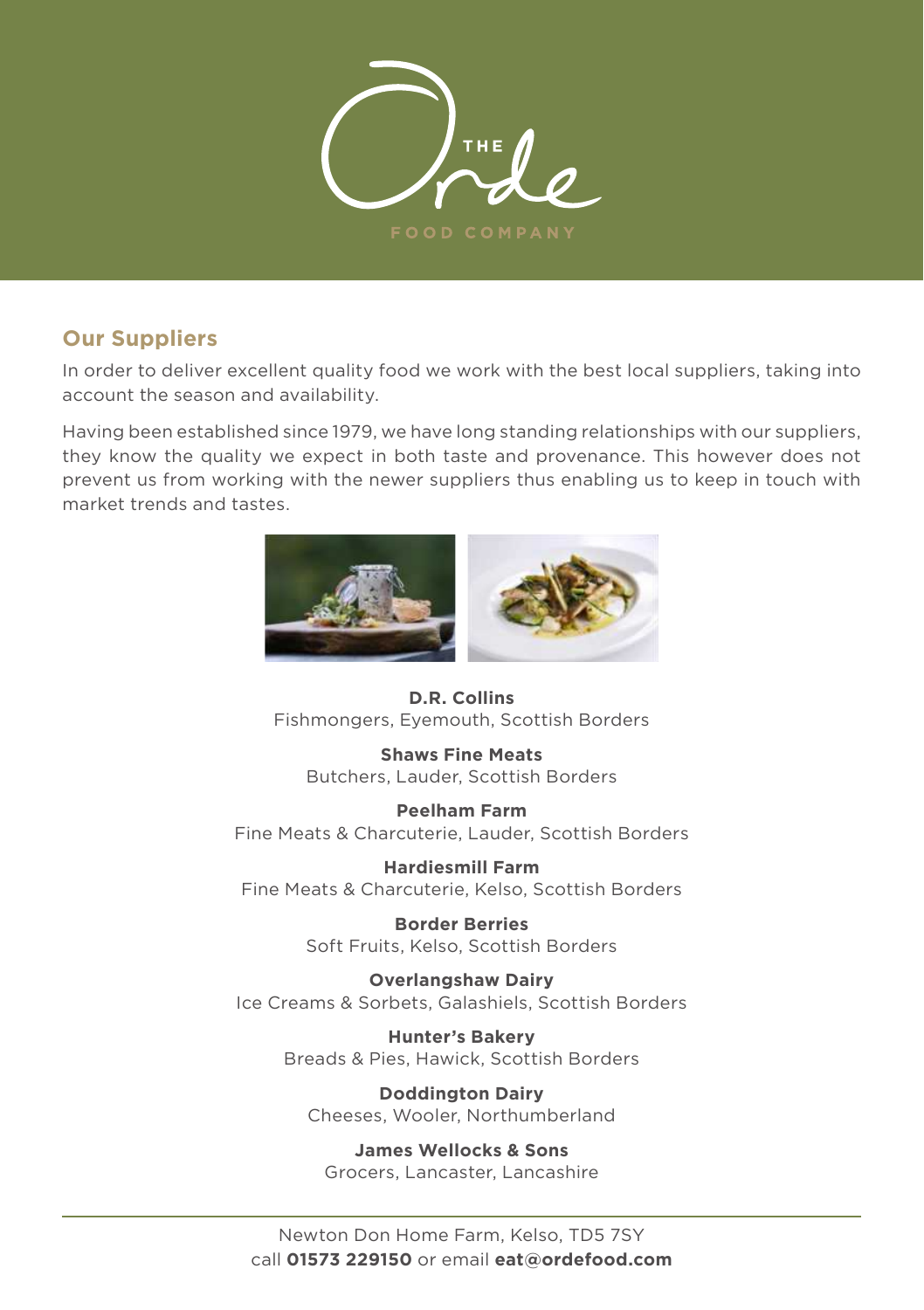

# **Party Design Ideas & Other Hire Costs**

## **Prestige Cutlery & Crockery Options**

Give your event the wow factor by creating an elegant cutlery and crockery set to compliment your menu. Pair this collection with charger plates and our extensive range of linens to create something truly unique and spectacular. View our partner suppliers look book for some inspiration.

Porcelain fine dining crockery with bronze or gold cutlery

£7.50 per person, approximately, which includes delivery and collection

Porcelain fine dining crockery with silver cutlery

£5.50 per person, approximately, which includes delivery and collection

Glass Charger Plates

£4.50 per person, approximately, which includes delivery and collection

## **Linen Hire**

Floor length tablecloths with matching napkins, available in a range of colours £6 per person, which includes delivery and collection

## **Furniture and Linen Hire**

Selection of 5' or 6' round tables, Wide trestle tables and naked rustic trestles available with limewash chivari chairs or benches

Floor length tablecloths with matching napkins, available in a range of colours £12 per person, which includes delivery and collection

## **Other Hire Options**

Style Bar Units £400 Whisky Barrels £25 each Event Styling Packages from £500 Starlight LED Sound Reactive Dance floor from £1000

## **Kitchen Equipment Hire**

Cooking, hot holding, refrigeration and service equipment for these menus requires a cost of £500 minimum at venues where cooking facilities are not available.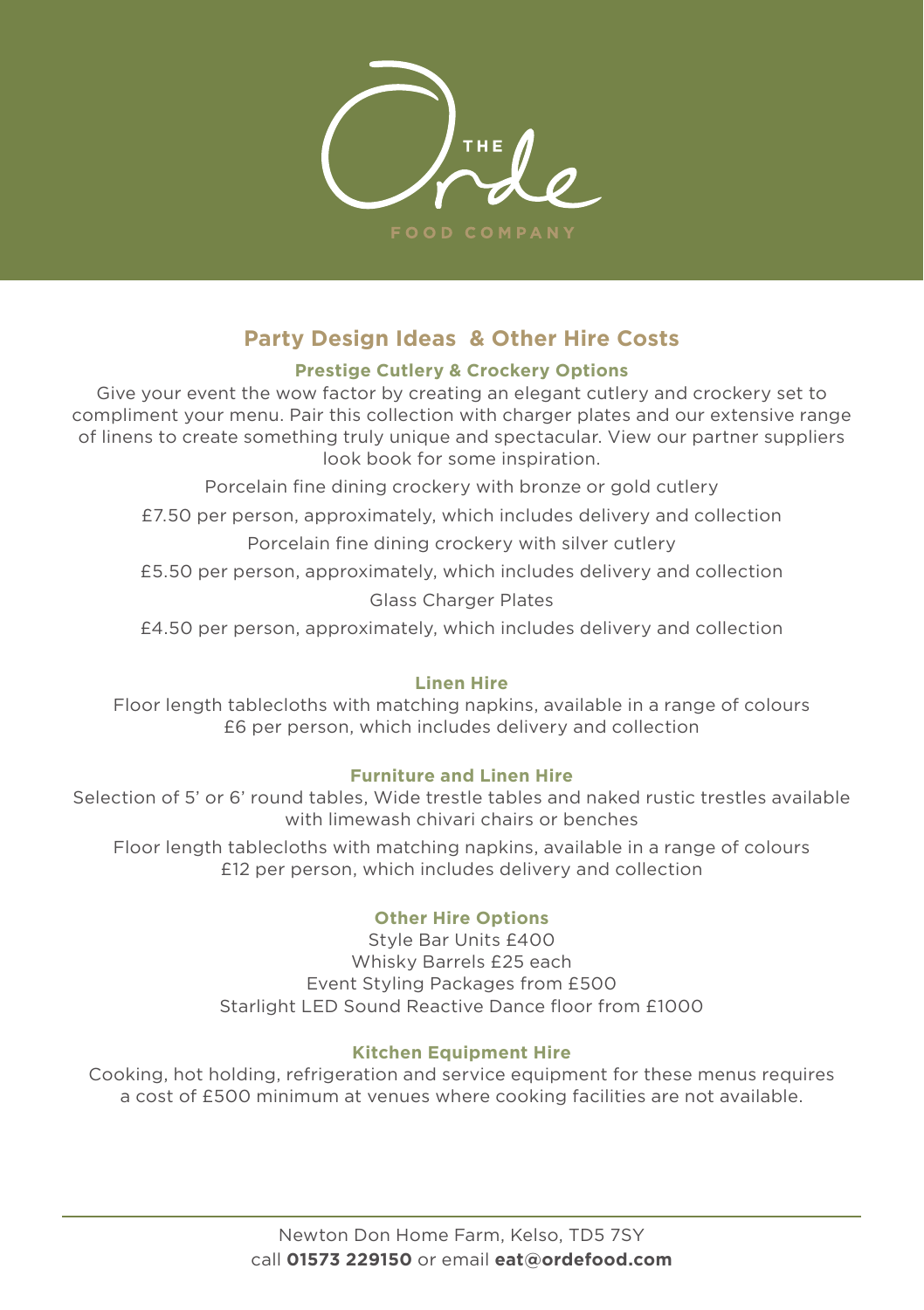

# **Wedding Planning Services**

# **Full wedding planner service**

£2,000

We work with you from beginning to end recommending and hiring suppliers with your input. We help organize seating plans, venue design, transport and more.

## **On the day co-ordinations service**

£1,000

We do all the hard work on the day so you don't have to. We will liaise with florists, beauticians, celebrants and chauffeurs in the morning. Make sure the key people are at the venue co-ordinate bands, caterers and photographers as their roles take place allowing you to enjoy the big day in style.

### **Planner consultation rate**

£35 p/h

We can help with one off brainstorming and planning sessions to help you organize your journey towards your big day. Take advantage of our extensive industry knowledge and know how with wedding and event planning to get you moving in the right direction.